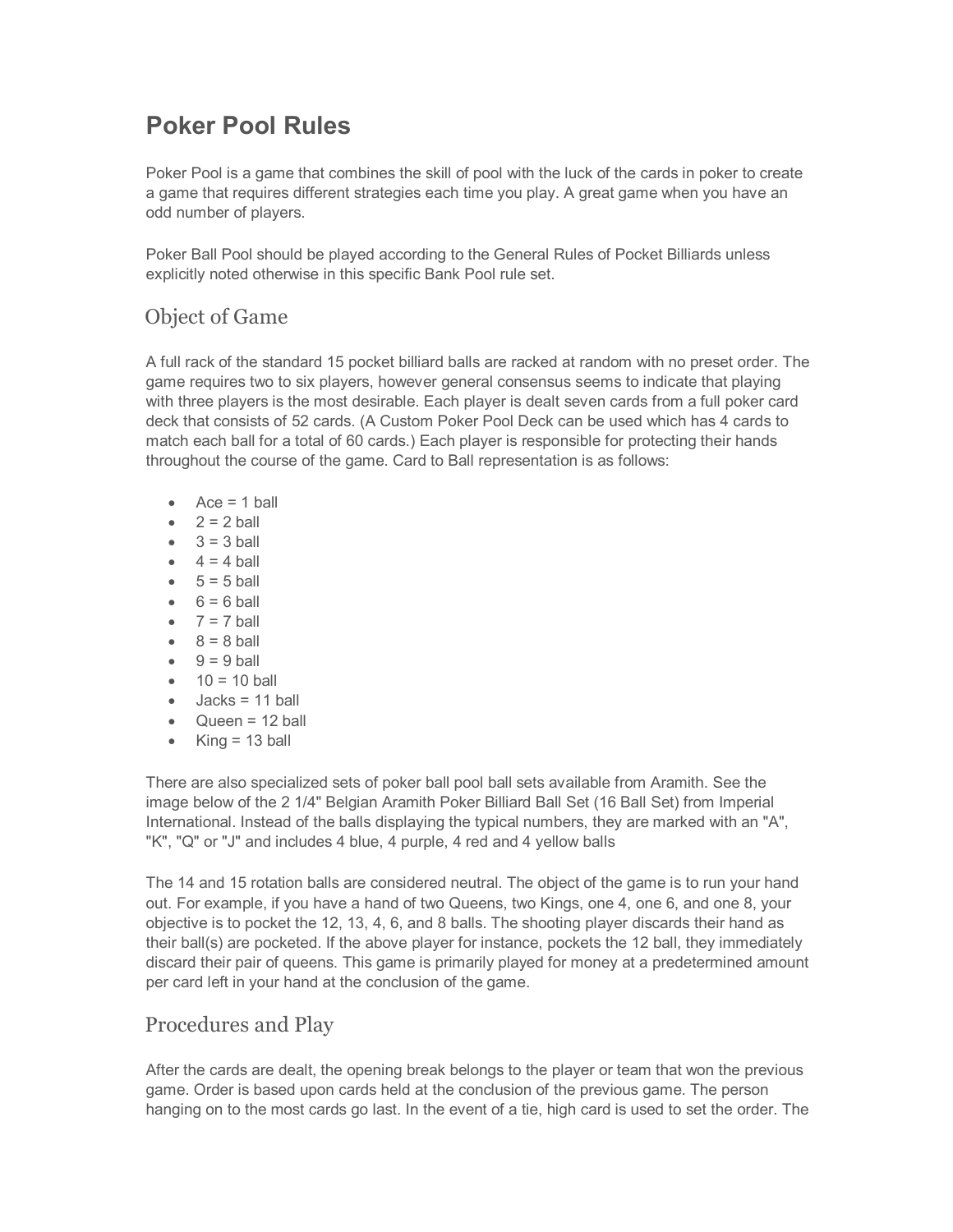most common break is a soft break somewhat like a straight pool break where the on coming player has no real shot. The player who is shooting is the only player who can discard as the matching balls are pocketed. For example, if player X misses a 3 ball and player Y comes to the table and decides to sink the 3 ball (likely because player B also has a 3 in his hand), player X must hang on to their 3 until it is their turn again. If there is a winner established before player X returns to the table, player X's 3 card will count against them.) In the game, ONLY balls which match cards in the shooter's hand may be pocketed. For every ball pocketed, the shooter must discard the matching card(s) immediately. There are only two neutral balls (the 14 and 15) for which the shooter can pocket to obtain position or as a defensive shot at anytime during the game. Combinations are legal as long as only the shooter's held balls are made. The shooter continues to shoot only after a legal or neutral ball is pocketed.

#### Fouls

A scratch constitutes a single foul which results in loss of turn and drawing one card from the unused deck. Scratches are pocket scratches, failure to contact an object ball, not driving a ball to the rail after contact. etc. Pocketing a legal ball and scratching is a double foul which results in a loss of turn and drawing two cards form the unused deck. Pocketing a ball which is not held by the shooter is also considered a double foul. Pocketing a legal ball and a non legal ball on the same shot also constitutes as a double foul. This happens with frequency on break out shots. Players must be very aware of how clusters will react upon break outs as the penalties are severe. When a foul occurs, the shooter who commits the foul may not discard even if a legal ball is made. The shooter must hang on to the card until their turn is up. After all foul shots players must draw a further card to add to their hand. Failure to declare "last card" results in the player drawing a further two cards.

## Taking Turns

When a shooter steps to the table, it is the shooter's responsibility to discard all cards that are out of play. Balls that other shooters have pocketed which match the shooter's held cards. If the shooter fails to discard out of play cards at the conclusion of the shooter's turn, they must wait for their turn again to discard. If all the cards in the shooter's hands have been made prior to the shooter's turn, the shooter automatically wins when their turn comes up. During the course of the game, the amount of cards held is public knowledge as players have to respond to count checks by other players.

#### Winning the Game

The game is won when there are no more cards left in the shooter's hand. This may come as a result of making all the held balls or getting to the table with all held balls out of play. At this time the winner collects their wins according to the number of cards held by each of the losers. The order of the next game is set based on number of cards left in the player's hands. The fewest go after the break, held by the winner, and the most go last. Tie games are broken by dealing high card.

## Poker Pool Strategy

There are different and numerous strategies in this game. Most are hinged on the players involved, skill levels, etc. As in any card game, bluffing comes into play as a shooter who doesn't